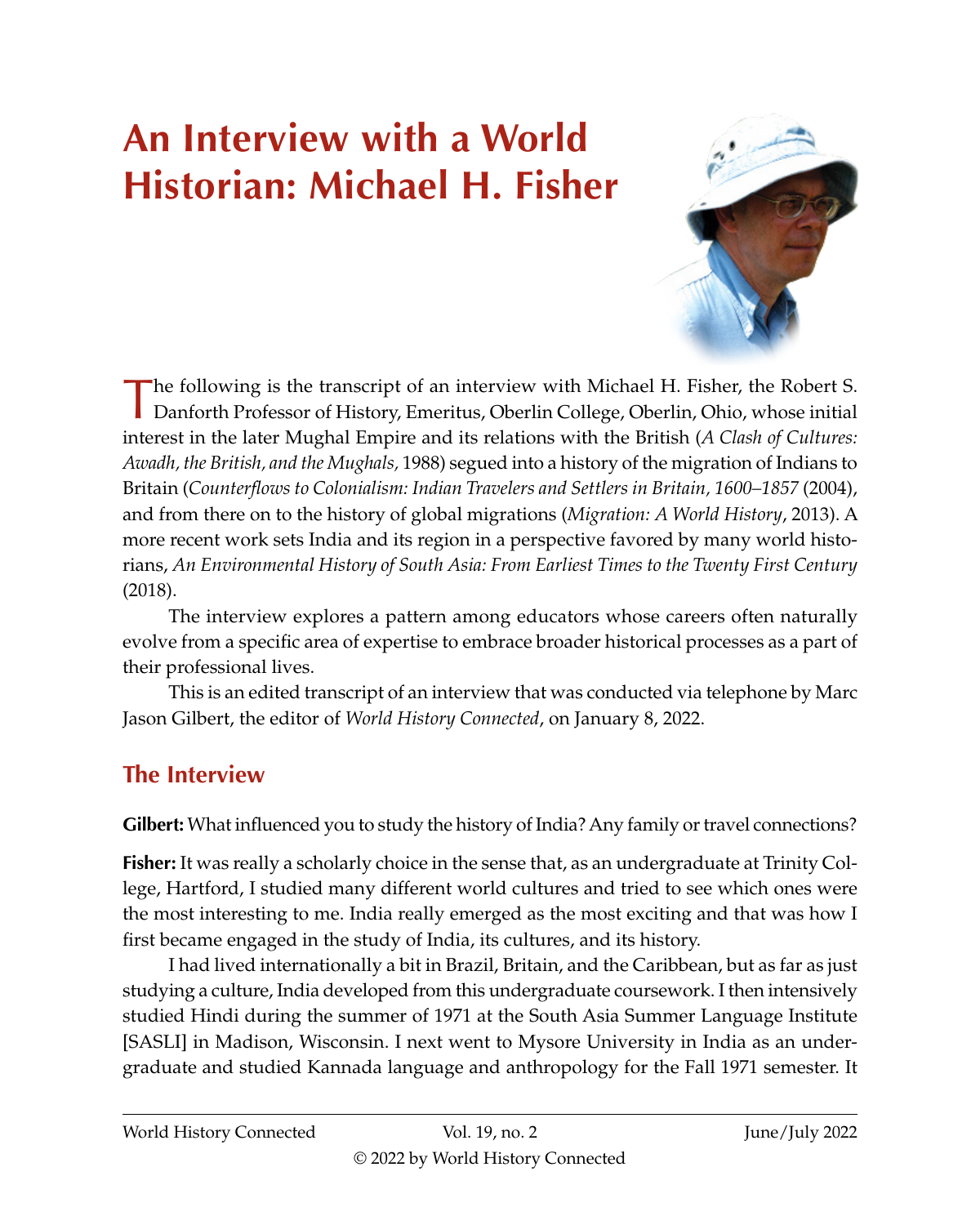was a particularly formative time for India, not least due to the war between India and Pakistan that arose from political disputes between what was then the eastern and western wings of Pakistan. India's response to escalating violence in the eastern wing was a military intervention, which achieved that wing's nationhood as Bangladesh. It was also a very formative time in my own scholarly career, since I was developing my engagement with Indian languages, first Hindi and a little bit of Kannada, and later, in graduate school at the University of Chicago, more extensively with Urdu and finally Persian. Language studies enable you to become more experienced in, and gain understanding of, a different culture. This also draws you further into various kinds of scholarly endeavors and research projects there, and enables you to carry those projects out using original source materials.

**Gilbert:** What drew you study early modern Indian history, particularly the Mughal Empire?

**Fisher:** Well, I think that when you are looking at such a vast array of historical events and processes as one does in India, you have to start somewhere and concentrate somewhere. I found that the eighteenth and early nineteenth centuries, that saw Mughal imperialism transitioning into to various kinds of regional cultures, and then witnessed the rise of British imperialism, seemed an especially fruitful period for a historian. Further, at the time that you, Marc, and I started to study India, it was less written about, that is, it was not an area that was widely studied in the US. The eighteenth century, in particular, was relatively less researched than other eras of India's history. So, that period seemed to me to offer a rich array of possibilities for my own contribution to our understanding of Indian history.

**Gilbert:** Yes, absolutely true. That particular period in the kinds of general readings that we had available to us were all about names and dates and battles and rulers and nawabs and without much analysis. Fortunately, I was at UCLA, where South Asianists, like Stanley Wolpert (History), John Richard Sisson (Political Science) and parade of visiting scholars, such as Aziz Ahmad (*An Intellectual History of Islam in India,* 1969*)*, who encouraged students to see through the tyranny of names and dates and be not afraid of offering their own opinion.

**Fisher:** Yes, I recall that Aziz Ahmad was a very generous scholar. You are right to mention the importance of interacting with the various other people in the same graduate cohort as you, and also with senior faculty members engaged with their special subject; all of these people became one's teachers as well as being exemplary researchers in their own right.

**Gilbert:** What do you think about over-specialization in historical education and practice?

**Fisher:** Faculty who teach at the undergraduate level are really working with a broader audience than perhaps are faculty in a graduate program that is focused mainly on research. Of course, one of the joys of being a faculty member at the graduate level is that you have the time for one's own research, and you can pursue your own particular scholarly interests.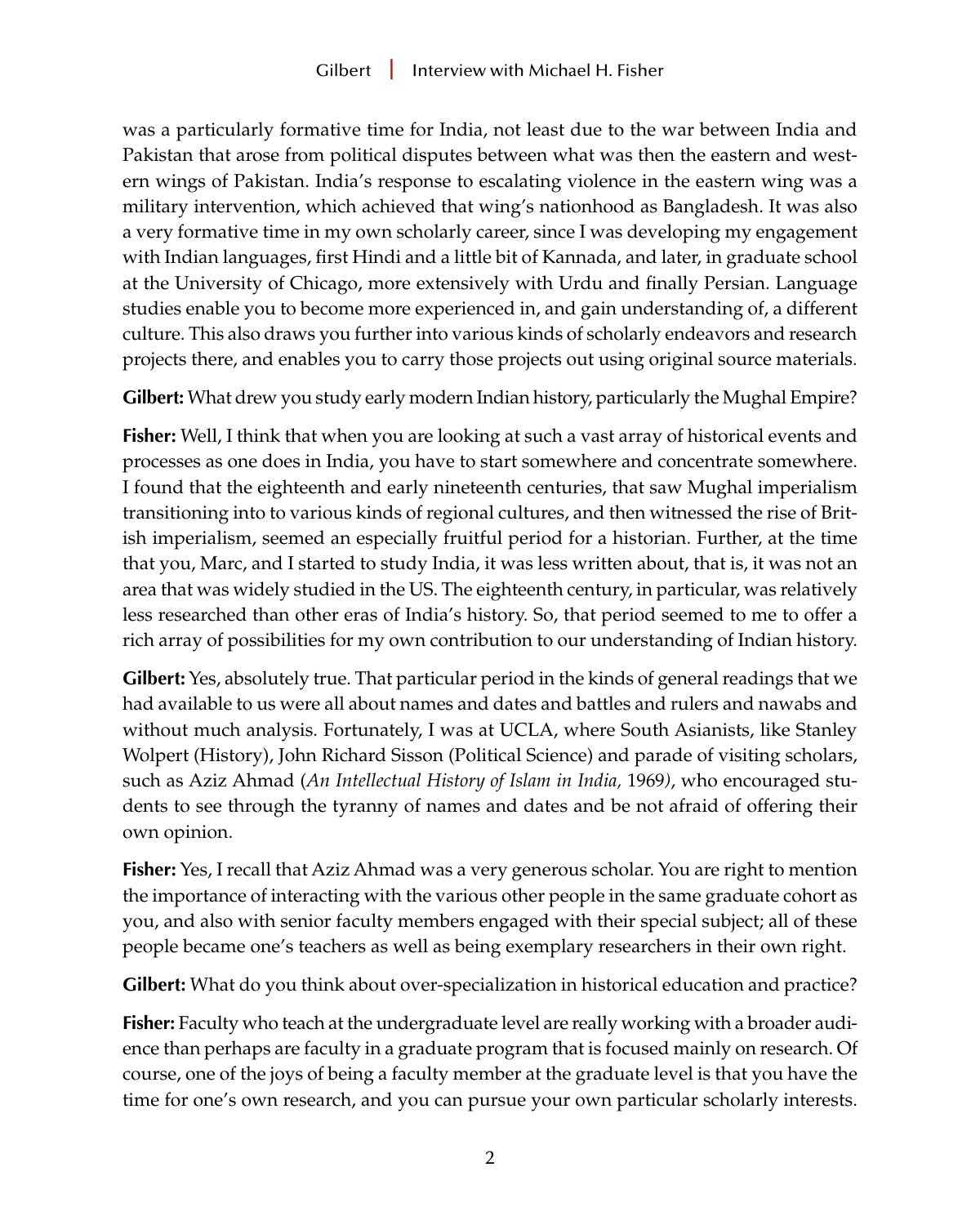However, the possible danger there is that those faculty might tend to get deeper and deeper into an often very narrowly defined research topic. Notably, you often encounter more diverse subjects that you might choose to study when you are teaching more broadly! So, it may be a good thing that graduate faculty are increasingly expected by their administrators to teach very widely to undergraduates, where they might see things that they would like to follow-up outside the quite specific areas of their own earlier studies.

**Gilbert:** Yes. The growth of world history in undergraduate teaching and at the graduate level may encourage that outcome. Which calls to mind the perils and challenges of engaging in often narrowly focused national histories, such as India, in what is a globalizing world. I know that you have been recently been interviewed in Turkey with regard to the published Turkish translation of your *Short History of the Mughal Empire* (2015). Are there any inherent issues in taking a transregional and regional approach to history, as you do, in countries, such as Turkey (or India, or the United States) which can trend toward national histories over more international approaches?

**Fisher:** Yes, I think that researching and publishing in a culture that is not your own remains a challenging and also fascinating process. Those of us who teach modern India history are familiar with how nationalist responses and analyses are often in tension with a growing awareness of the interconnectedness of the world's history. Turkey offers a good example of this: it has long been proud of its own national history, but is also eager today to promote the idea that Turkey is the leading part of a Turkish cosmopolis across much of west Asia. You've got an Ottoman-centered view of the primacy of Turkey as the center of their world, but then you want to look at other Turkish or Turkish derived cultures, which leads you obviously to the Mughal Empire.

In fact, the subtitle of the Turkish translation of my book suggests that the Mughal Empire is really an eastern Turkish dynasty. In Turkey, people customarily refer to this empire by the term *"*Baburi*"* or "Bâbürlüler," based on the name of the Turkman founder of this dynasty in India, Emperor Babur, rather than "Mughal," although the Persian-derived name "Mughal" is so widely used you also have to use that. Indeed, Babur was proudly a patrilineal descendant of Timur, or Tamerlane, and his dynasty referred to themselves as Timurids and spoke Turkish as their family language. The interview was just a few days ago, and it makes one think about how does the Mughal Empire look from either the perspective of Ottoman Turkey or today's Turkey? Then more broadly, how does it look from other parts of the world? There is a translation in China underway of this same book about the Mughal Empire. I have great interest in seeing how they are going to frame this book in a Chinese framework, how the publisher is going to make it interesting to Chinese readers, particularly given China's current relationships with its Muslim population and other Muslim countries. This raises worthy questions that could lead a historian to several years of research, should one choose to follow them up.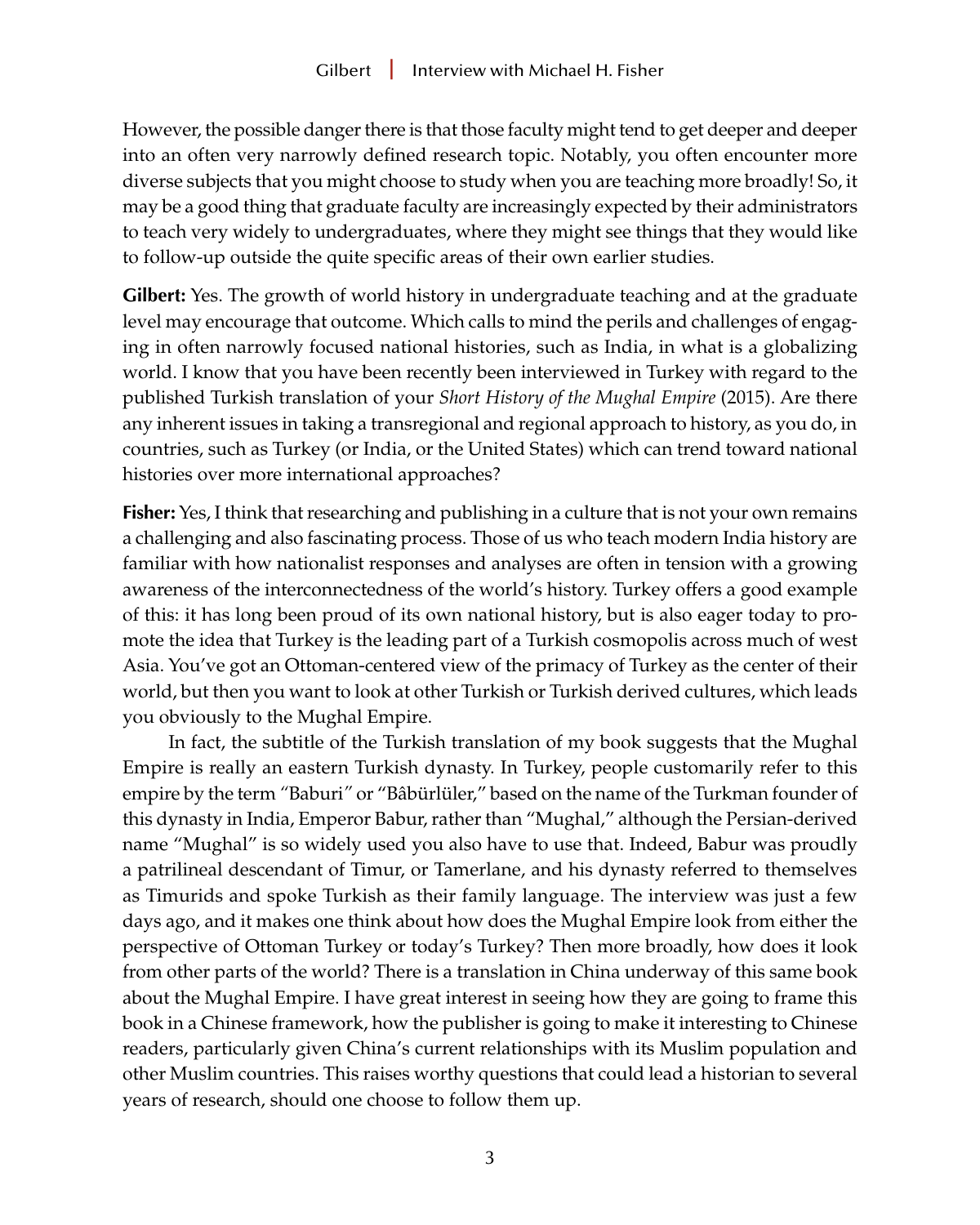**Gilbert:** I once gave an invited keynote talk at a conference in Beijing, which set China as the locale of the beginning of the Second World War. The audience response was positive. However, some of the audience approved this idea as further confirmation of China's importance in world history, while others were unsure whether the anti-communist Chiang Kai-Shek should be given credit for his role in fighting the Japanese, even though the Chinese government at the time of the conference—contesting Japanese ownership of an island in dispute—to enlist him as an great patriot to better establish the idea in the public mind that all Chinese were opposed Japanese aggression, then as now.

**Fisher:** I don't know if you were in India during the Emergency (1975–1977), but particularly then one began to use sort of a coded language, indeed a practice that India uses so widely. For example, the citing of a "foreign hand" as the cause for any trouble, because you do not want to mention Pakistan, China, or another neighboring state explicitly. And so, people began to talk in ways that everyone understands what you are saying, without literally saying anything that could be criticized.

**Gilbert:** As you know the field of world history has many dimensions including grand narratives and comparative cross- cultural analyses. In this issue we feature Peter Stearns' analysis of "Manners in World History," which examines many cultures in search of patterns that can be found around the world. However, many world historical studies emerge from works by area specialists who for research and teaching purposes seek to place the history of those regions or even specific nations in world historical perspective. A goodly number of those have merged from Area Studies programs, and particularly, South Asian Studies and/or from mentorship by senior Asian historians who favored world history perspectives even long before the founding of the World History Association. Put simply, is there a reason or reasons for the affinity of historians of South Asian or historians of India to engage in world history?

**Fisher:** It's a fascinating question and, hazarding a response, I agree that many historians of South Asia choose projects that might lead them to world history themes. The first reason, I think, is probably that, although South Asia is called a "subcontinent," it is really a vast cultural and geographical segment of the world, with a great deal of diversity within it. People who study one particular region in India are pursuing a perfectly valid approach, but many scholars do look at other regions or do transregional studies, all within India itself. So, you are really talking about a segment of the world's complex diversity within South Asia. I think that would tend to make historians of South Asia more aware of transregional or transcontinental factors. Second, you have European imperialism, particularly imperialism by the British but also the Portuguese, French, and other Europeans before that. So, you are almost inevitably putting South Asia within a larger world historical context. Thus, I think these features of studying South Asia history would tend toward affinities for world history.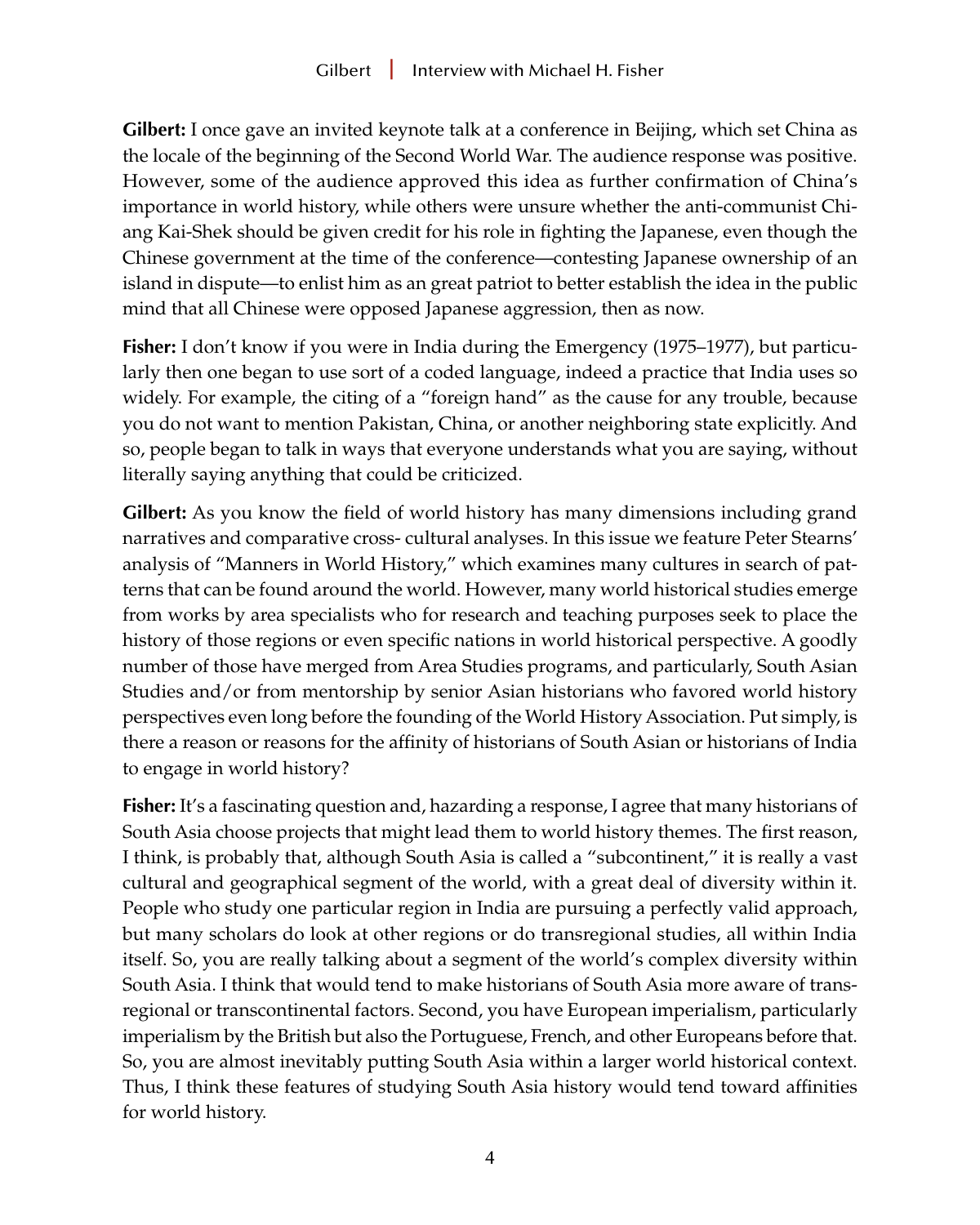Another aspect is that, in approaching South Asian history from the U.S. or anywhere in the West, and teaching our students, we have a tendency to try to find reference points for South Asian cultures from within our own home cultures for our students' sake. So, you often get a comparative element embedded within American undergraduate and graduate courses about South Asia.

Further, I suspect that relatively few people are trying to teach world history as a comprehensive topic: how can you possibly look simultaneously at all the factors going on at the same time in different parts of the world? So, there is a tendency within that kind of a course design to try to take a few examples or themes for viable two culture comparisons. Therefore, I think both because of the subject matter we are taking up as well as due to our vocations as Western-based teachers of South Asian history, world history becomes quite attractive and congenial to many of us.

**Gilbert:** I think that instructors today, perhaps in schools under influence of the widely adopted C3 curriculum and COVID-19 educational depravations, are restricted in terms of teaching much actual content, and thus are lucky when able to address in any depth even comparative examples in history: say, the existence of Indo-European languages as expressed in Greek and Indian epic oral traditions. Many world history textbooks at the college level use either a thematic or mixed regional/chronological approach to avoid the problem of teaching about history that avoids both the trap of being a mile wide and inch deep, or its opposite: too much detail pushing out analysis. I think that selected case studies have become increasingly important as a management tool, and therefore there will probably always be a large place for India in world history surveys due to its status a civilization with connections to many others and with world historical processes, such as the spread of the world's religions and anti-imperialism. In that regard, I wonder if you think Gandhi is as much taught in world history classes today was in the past.

**Fisher:** Well, I would certainly hope so. I have been retired since before the pandemic so I'm not absolutely current, but during my thirty-five years of teaching, I regularly offered a course on Mohandas Mahatma Gandhi in the context of nonviolent opposition to imperialism on a global scale. Nonviolent opposition to imperialism was the main topic and Gandhi was the main example. Nearly all the students who were doing their research papers came up with examples of the kinds of issues and topics and concerns that Gandhi had, and most tried to do comparative studies focused on nonviolence as practiced in other locations than India. This might have been the reverse of a more common pattern, which is teaching the life of Gandhi within the Indian historical context, and then perhaps expanding it outward.

But I agree with you that good world historians can give a sense of the specific flavor and understanding of a culture that they are not themselves from, and put it into a larger context. In the context of the study of immigration, the parallel is to talk about the global processes influencing the migration on a transcontinental or transregional scale, but we also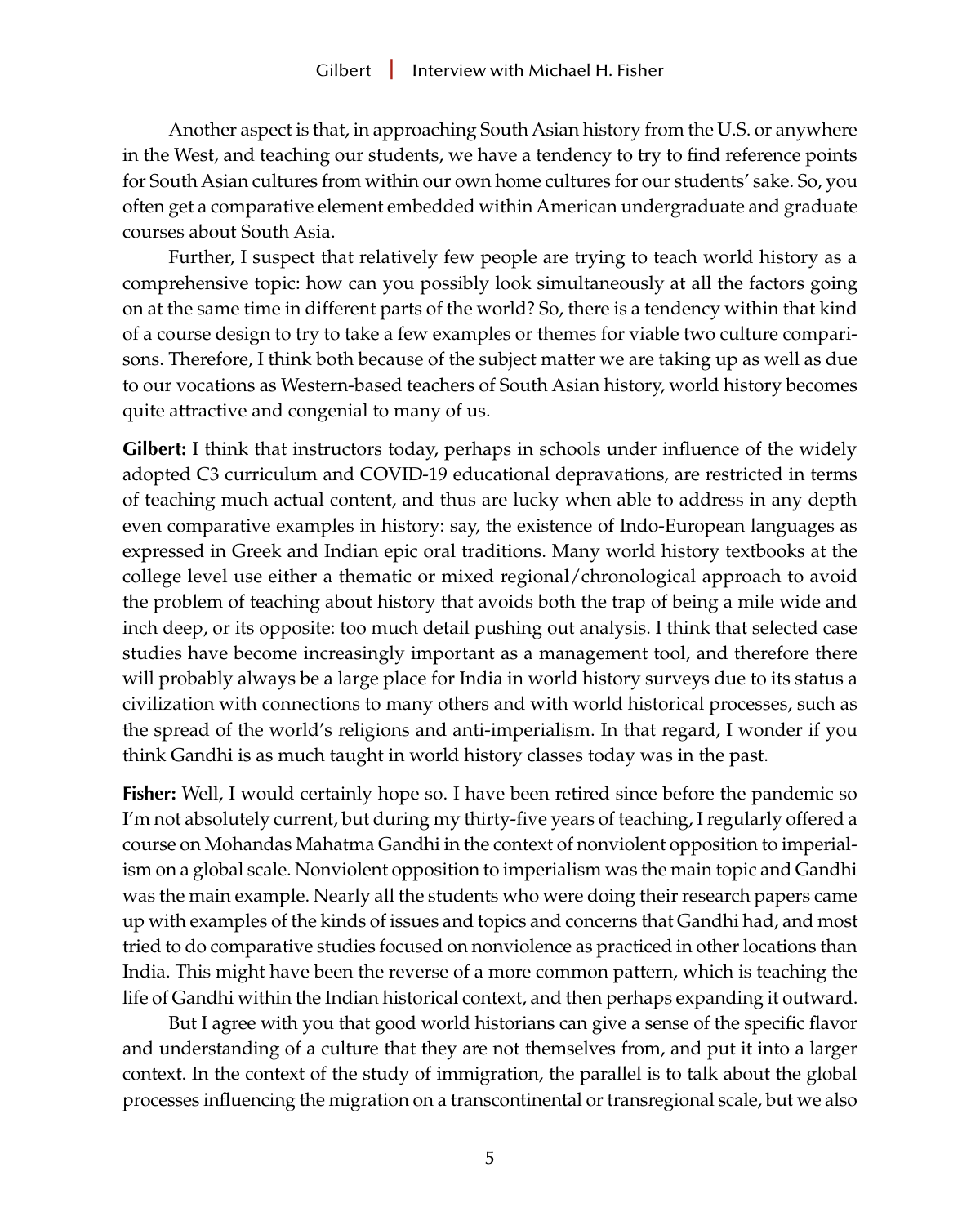need to understand the local contexts, both where these people came from and where they went. So, the case study model that you talked about earlier works very well in terms of getting at least the sense of how things happen in a lot of different places and affect each other.

**Gilbert:** That leads me to my next question. Could you talk a little about your studies of South Asian migration to Britain and any observations on that work and perhaps a comment or two on the situation of South Asians in Britain with regard to other immigrant communities or just the issue of cultural blending that has been taking place particularly within South Asian and British culture within the last couple of decades?

**Fisher:** When I began my work on South Asians "moving out," what was in my mind was an extension of Indian history over the globe, or at least as far as Europe. Then, I began to research about people from South Asia as they interacted overseas, particularly in Britain, from their earliest arrivals onward. A lot of people who are reading this kind of work are British-centered and they are often South Asian-descended Britons. For them, the agenda is often to show the longevity and significance of South Asians living in Britain, attesting to their being a "valid" part of Britain. However, many of them do not have more than a general knowledge about the Indian cultural and historical contexts from which their ancestors, or the people I am writing about, came. But they are very interested in how these people functioned in Britain. I find that a lot of the local history done by scholars in Britain about Indians who live there is very valuable, even though the questions that some of them are asking are different from the ones that I, as primarily an historian of South Asia, am asking. So, this project has turned out to be more of a dialogue than a consensus.

**Gilbert:** It is very true that we often do not ask the right questions because as investigators' perspective is skewed towards themselves. As a result, the issues racism, immigration, and national identity are stultified because we do not have the proper framework to ask the questions. I think this underscores many divisive issues. Having lived in London for many years and visited often, I was focused South Asians and West Indians facing discrimination (the Portobello Riots, etc.), but the life of South Asians in Britain struggling with their Britishness did not occur to me. What matters is not whether I should have or not, but the lesson you draw on how we must always be open to asking other questions and other points of view, which is essential work of all historians.

**Fisher:** I would like to follow up on that. When we look at how Indian history as it is taught in India today as well, particularly concerning topics like the Mughal Empire, you see some of this same set of questions about the "Indian-ness" of the Mughals. Similarly, in Pakistan and Bangladesh, the Mughal Empire is often taught in light of today's political concerns. This same perspective is something that a lot of countries and cultures tend toward. They ask: How does this affect me? How is this relevant to my life? That inevitably means the questions are framed by us and not by the actors in history.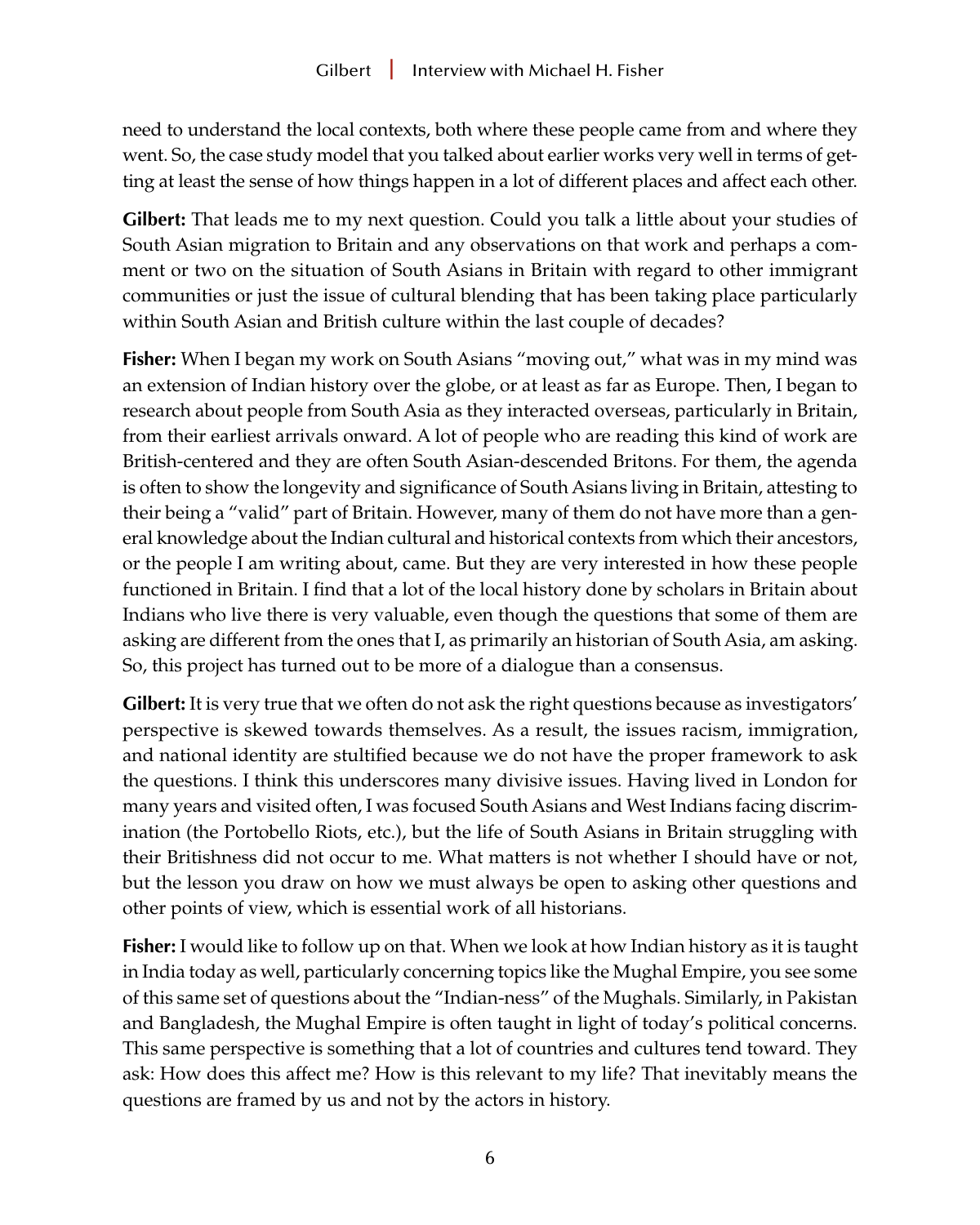**Gilbert:** I am fascinated with your interest in the literature of South Asians who travel within the subcontinent and who also visit Britain and Europe. What do you think is the value of that kind of work?

**Fisher:** I think many people agree that a person is an entity that carries with her or with him certain kind of ideas and certain kind of capacities. So being able to follow a person, or even a class of people, as they move around the globe, you can see what they are bringing with them, and what they are encountering, how they adjust, particularly when you are talking about moving from what was becoming a colonial context into the metropole, the core. You can see the power differences really come out. But, the fact that some of these Indian immigrants could write or participate in public discourse in Britain really gave them a distinctive place. Most of the records about these Indians were kept by Britons.

But in these Indian immigrants' own writings, or in court transcripts where their testimony was taken verbatim, or in some newspaper articles, or even in visual images of them by Britons, you can see the way they are trying to shape their self-definition in asymmetrical dialogue with the host culture. Such issues include: the many diverse kinds of migrants by class, gender, and community, the ways that immigrants are perceived by the host culture, the way they perceive themselves, the political authority or moral authority that comes from having been in an area first, as well as the loss of authority that many immigrants tend to face. So, in that sense, the *Migration* book was part of a series on world history and the topic of migration really is one of those that required the author to have a balance globally, as well as chronologically over time. As you know, in such books, you have a very short number of pages and have got to pack a lot into it!

**Gilbert:** On the subject of immigration, you became an author in the New Oxford World History series (on migration), as I have. What do you think of that experience and of your work, *An Environmental History of India: From Earliest Times to the Twenty-First Century* (2019) a Cambridge University Press series entitled "New Approaches to Asian History"?

**Fisher:** I think in both cases, I was drawn to a comprehensive world history perspective. In the *Migration* book, I deliberately tried to keep the amount of material on South Asia and South Asians proportionate (or even a little less proportionate) to other parts of the world. This meant that I was reading very widely about areas of the world that I hadn't really thought much about at the graduate level, or later as a teacher. So, when taking a vast theme like migration and trying to look at it comprehensively, you begin to emphasize global processes. In my case, that decentered South Asia, but then when you go back to do South Asian history again, that experience enriches your understanding of it.

In my *Environmental History,* I was again trying to see the effects of the environment of India on the rest of the world, as well as vice versa. For example, the rising of the Himalayan mountains led to the creations of monsoons, which seasonally affect regions from east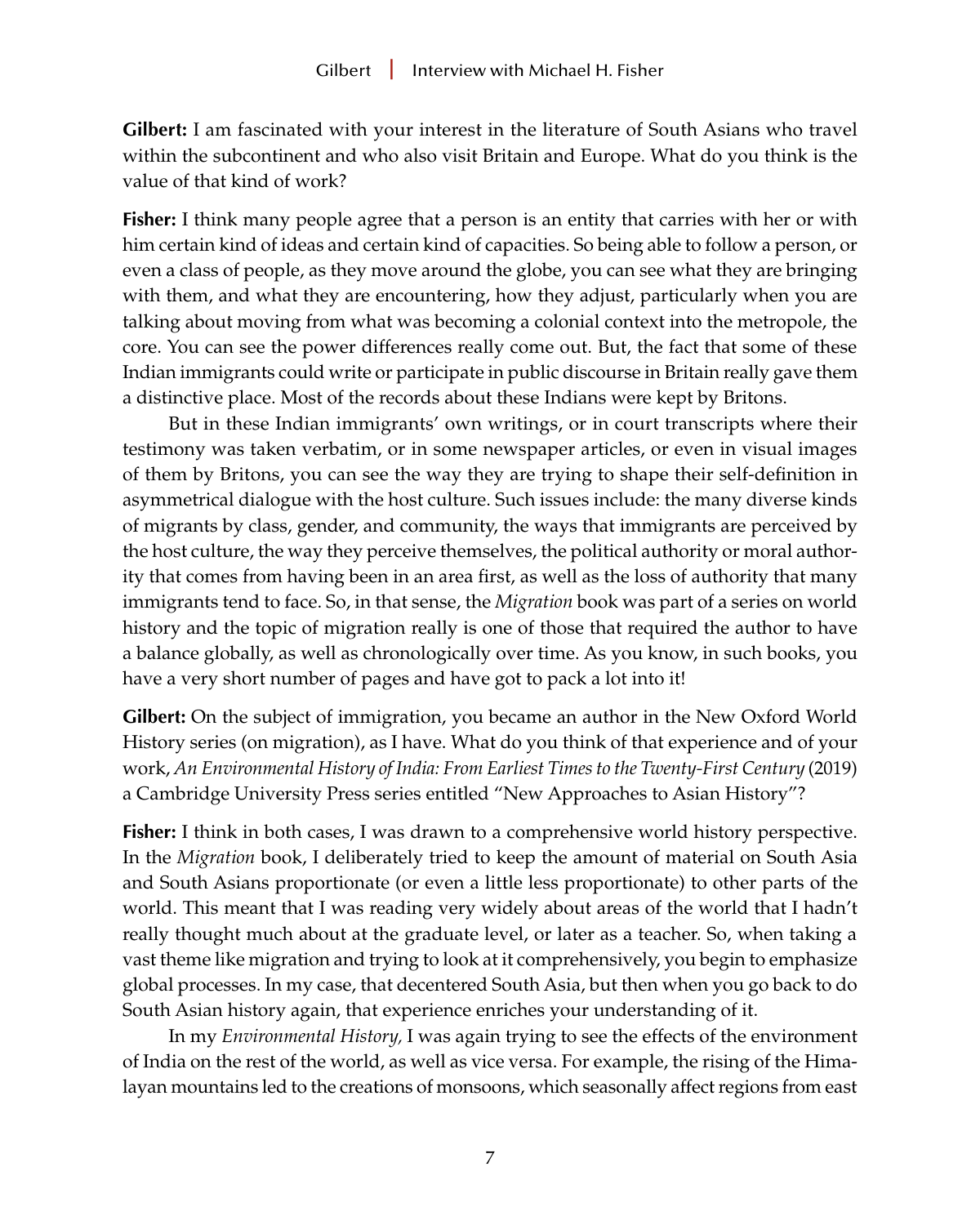Africa all the way over to Southeast Asia and beyond. Conversely the rest of the globe has long had effects on South Asia. Again, the "Columbian Exchange," that is the importing of a lot of so-called New World plants and animals, and the importing of American gold and silver, both really affected India. So that when you are thinking about environmental history, it is hard to put boundaries around global processes. One of the things that was striking to me in writing the *Environmental History* book was that so many other environmental historians consider all of South Asia up to 1947, but suddenly in 1947, it is as if the of third South Asia that became Pakistan, did not exist. So, the environmental webs that they have been looking at on a subcontinental basis are, post-1947, limited to the boundaries of India alone! I tried to avoid that by continuing to think about these larger processes that continue to affect all of South Asia.

**Gilbert:** With regard to the rising of the Himalayas, my original draft of *South Asia in World History* (2017) opened with an easily produced set of images tracing the movement of the tectonic plates that shaped East Africa as it created the Deccan plateau and much of southern India, while the space between the Deccan and the Himalayas became filled with mountain run-off to create the rich soil of Gangetic plain that connects the two and is the driver of much of the region's history. The publisher declined to use it, but in teaching I used the images for years to connect the environment and Indian history through the origins of the subcontinent itself.

**Gilbert:** I notice that you have served on many academic committees both in your own department and other important national panels and grant agencies. I wondered what was your experience in trying to not so much shape, but trying to make a difference in improving the way these committees look at the world, look at grantees or look at areas of study.

**Fisher:** I think there is usually a distinction among agencies and people about research projects that include South Asia but with agendas and presuppositions based on their home region. Some applicants are just looking for data from India in order to answer an established question in their home discipline. Some applicants do not seem to be very open to other kinds of ways of framing questions. Purely as a hypothetical example, a granting agency may evaluate—some even favor—applications seeking support to study "caste" by an investigator looking for universals (really for contrasts or comparisons with issues from their own culture), but who does not have much knowledge of "caste's" Indian regional or local complexity. On the other hand, there are granting agencies that must evaluate or even favor—applications for grants from people who are so committed to the study a particular sub-region (in South Asia, I could mention West Bengal particularly), that they do not know other Indian languages and are not really aware of parallel developments in other parts of South Asia, let alone the world.

I have always favored during my participation on grant evaluation panels, and in my assessment of individual applications, the taking of a more balanced perspective, one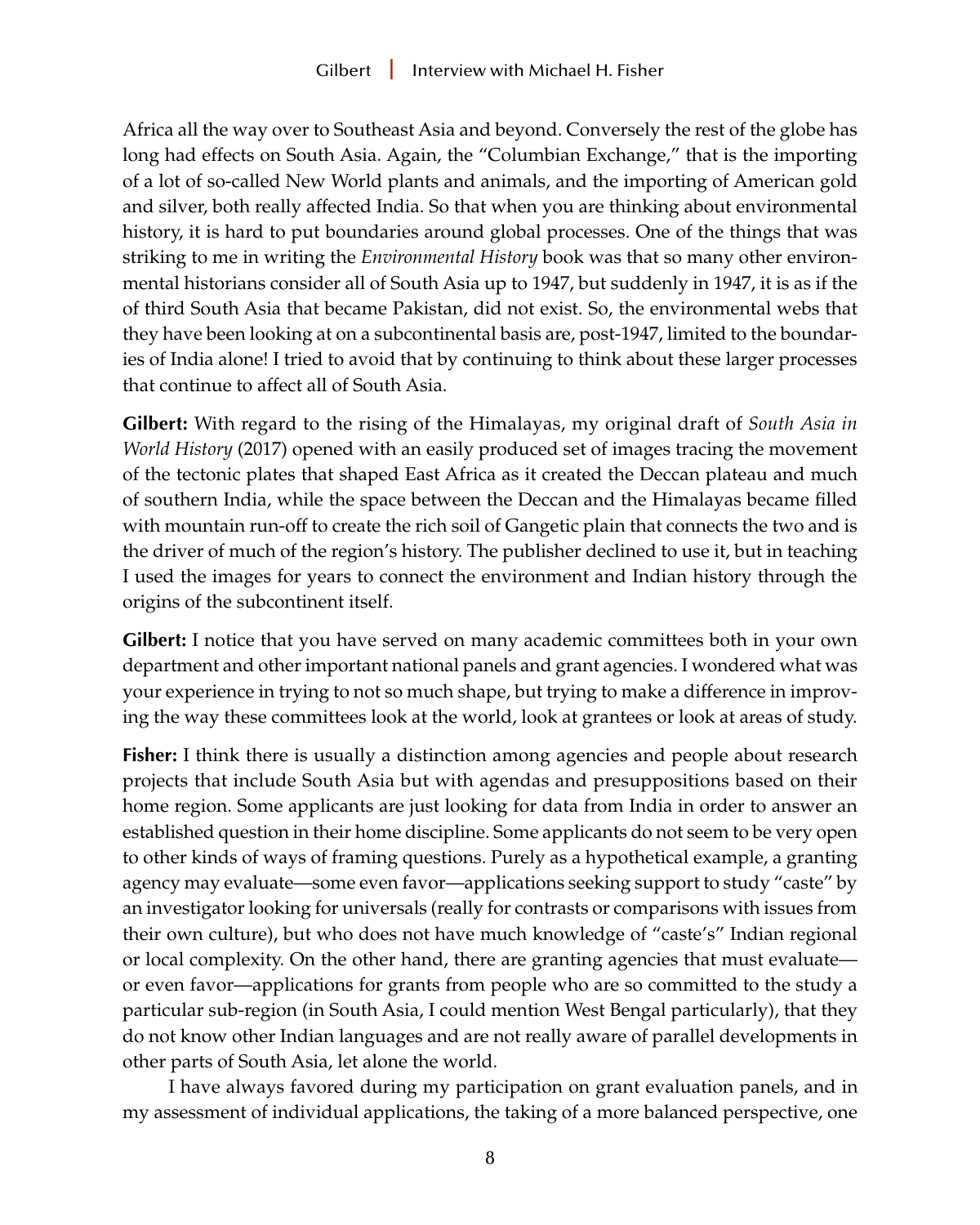neither narrowly conceived only within a local context nor dominated by what their discipline or investigatory principles (American or Indian) happen to be favoring at that time, neither of which are, again, very open to other kinds or ways of framing questions. For this reason, I have always favored applicants who will be working in a research language that is not their mother tongue. Some disciplines and granting agencies emphasize this, but others expect that "native informants" will provide the outside researcher with the necessary local data, despite the inevitable distancing between researcher and subject that such intermediaries and translators cause.

**Gilbert:** That has also been my experience and the position I have taken as an evaluator. I have two more questions, one that bring us back to Indians coming to Britain, and the other regarding the future of world history.

**Gilbert:** In a recent issue, the interview subject was Trevor Getz. Together with artist Liz Clarke, he used trial transcripts telling one woman's story of her life as a slave and her search for justice in West Africa in 1800 to produce an extremely successful a graphic novel, *Abina and The Important Men* (2011). I mention this because of your work on Dean Mahomet (*The Travels of Dean Mahomet: An Eighteenth Century Journey through India*, 1997). It seems that tracing his life—as a soldier in India, as an immigrant to Ireland and then to Britain, as well as the author and the introducer of Indian cuisine in London—would seem a natural subject for a graphic novel or film.

**Fisher:** Screenwriters occasionally approach me to do such a film, and there is always the possibility of a historical novel based on his life. However, as is common to anyone with a historical "property," you share your material with them but then they don't necessarily come up with financing, or years later they get back to you and they have a different take on the project. I have not given hope, since I do think it would be an excellent film. Another potential film project would be the life of D.O. Dyce Sombre. He was clearly a very morally compromised personality, but he was the first Asian as well as the first Indian elected to the British Parliament (in 1841). Though his election was annulled and, as a result, these cross-cultural recognitions are attributed to Dadabhai Naoroji (elected in 1892), this alone suggests just how interesting, and possibly cinematic, his entire life was. There are a number of wonderful possible films and graphic novels about him, or about other early Indian immigrants to Britain. As for a novelization of Dean Mahomet's life, the problem is similar to that of many film adaptations, since sometimes both film makers and publishers develop a take on your material and suggest representations in ways you as an historian don't necessarily feel comfortable. Films and fiction are different genre with different kinds of rules from history-writing.

**Gilbert:** Given the increasing distance from reality of novels and commercial films the trend now is to leave behind "inspired by real events" disclaimers and just go for